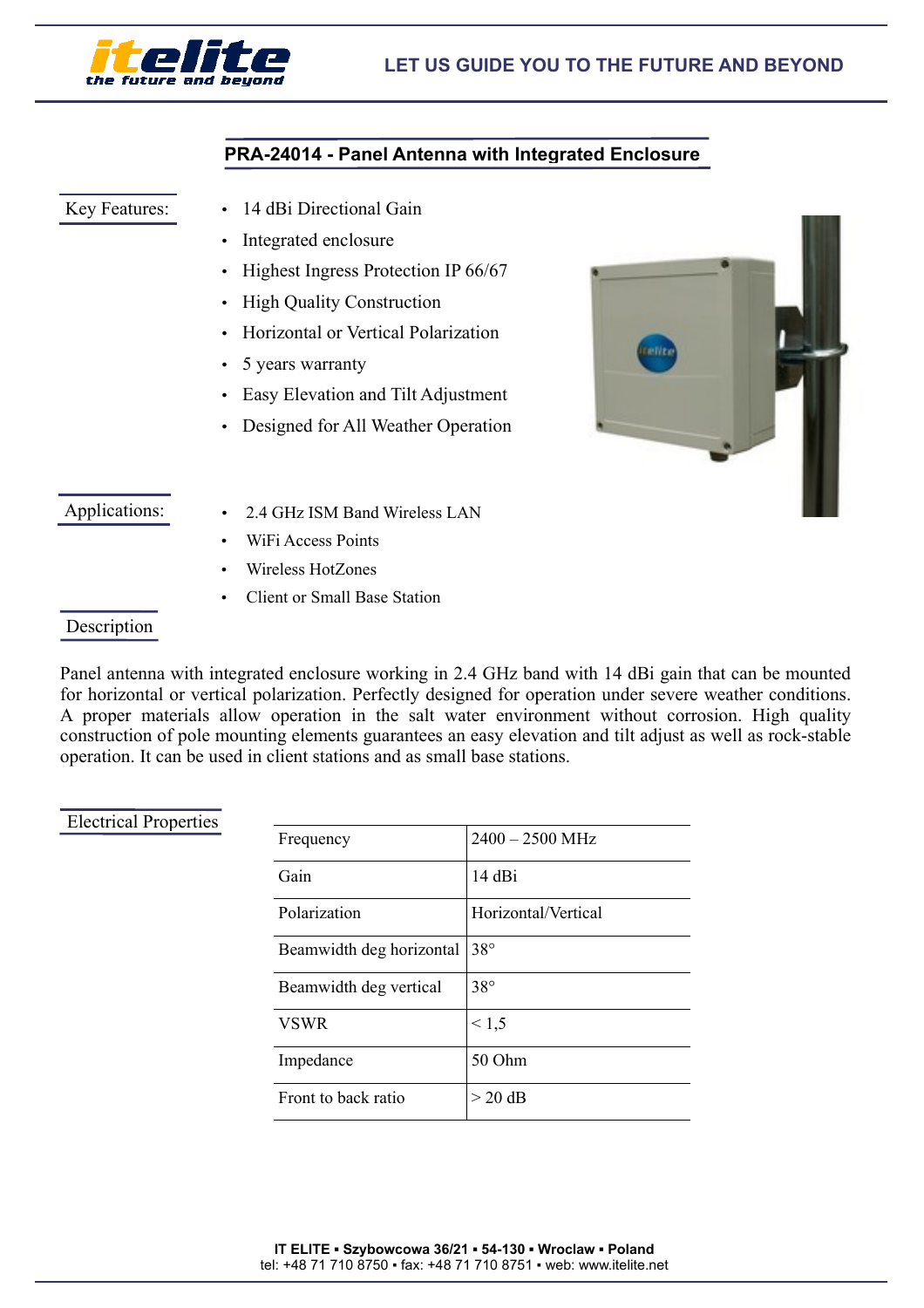

Enclosure Properties

## **LET US GUIDE YOU TO THE FUTURE AND BEYOND**

PAT 24014 – PAGE 1

| Material:                                      | Polycarbonate                               |
|------------------------------------------------|---------------------------------------------|
| Cover screws colour:                           | Grey                                        |
| Ingress Protection (EN 60529):                 | IP 66/67                                    |
| Weight                                         | $0.6 \text{ kg} / 1.3 \text{ lbs}$          |
| Dimensions                                     | 180x180x60mm                                |
| Inside Dimensions                              | 140x140x35mm                                |
| Min temperature $\mathrm{C}$ (short term):     | $-40$                                       |
| Max temperature $\rm{^{\circ}C}$ (short term): | 120                                         |
| Input Connector                                | RPSMA, optional UFL pigtail of<br>different |
| <b>Mounting Kit</b>                            | 50.8 mm $/2"$                               |

VSWR



**IT ELITE ▪ Szybowcowa 36/21 ▪ 54-130 ▪ Wroclaw ▪ Poland** tel: +48 71 710 8750 ▪ fax: +48 71 710 8751 ▪ web: www.itelite.net